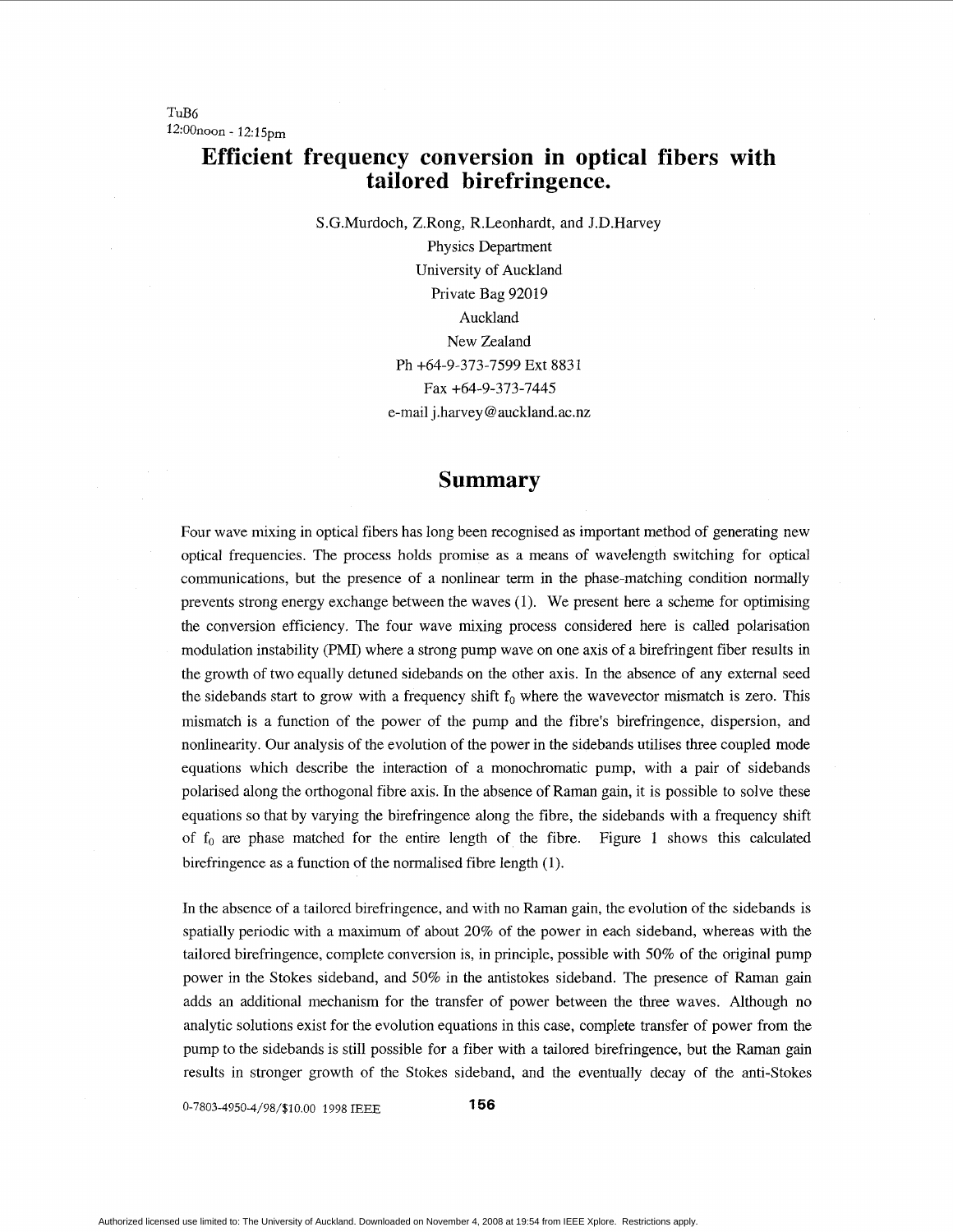<span id="page-1-0"></span>sideband. This is shown in Figure 2 where the power evolution is compared for fibres with talored birefringence without and with Raman gain.

The required variation of the birefringence can be achieved by winding the fibre on a tapered spool, and we have performed experiments to assess the efficiency with which the pump power can be converted into sideband power using the arrangement shown in Figure 3. **As** an intense pump (700W), pulses from a cavity-dumped mode-locked Krypton laser  $(\lambda=647$ nm) were used. In order to demonstrate the improved conversion of **PMI** sidebands in fibers with the correct tailored birefringence we prepared two fibers each 2.2m long. With parameters used in our experiment, the actual length of 2.2m corresponds to a normalised length of **5=8** (see fig.2). The first was wrapped around a spool with a constant diameter of 3cm. The second was wrapped around a spool whose diameter (and therefore its birefringence) changed as **a** function of fiber length as required by the theoretical investigation (see Fig. **1).** With this set-up the frequency shift of the sidebands reletive to the pump was about  $\pm$ 5THz. To achieve a higher conversion efficiency a very small seed at the Stokes frequency was used in both cases. With a simple spool, only **8%** of the pump power could be converted into the sidebands (with 3.5% in the antistokes), while we have obtained substantially increased conversion efficiency (35% with **8%** in the antistokes) using the tapered spool. The results indicate that with further optimisation, greater conversion efficiencies should be possible.

## **Reference**

1. S.G.Murdoch , R. Leonhardt and J.D.Harvey, "Nonlinear dynamics of polarization modulation instability in optical fibres" **J.** Opt. SOC. Am. B **14,** 3403 (1997).



Figure 1: Calculated birefringence for optimal phasematching over the entire length of the fibre as a function of the normalised fibre length.